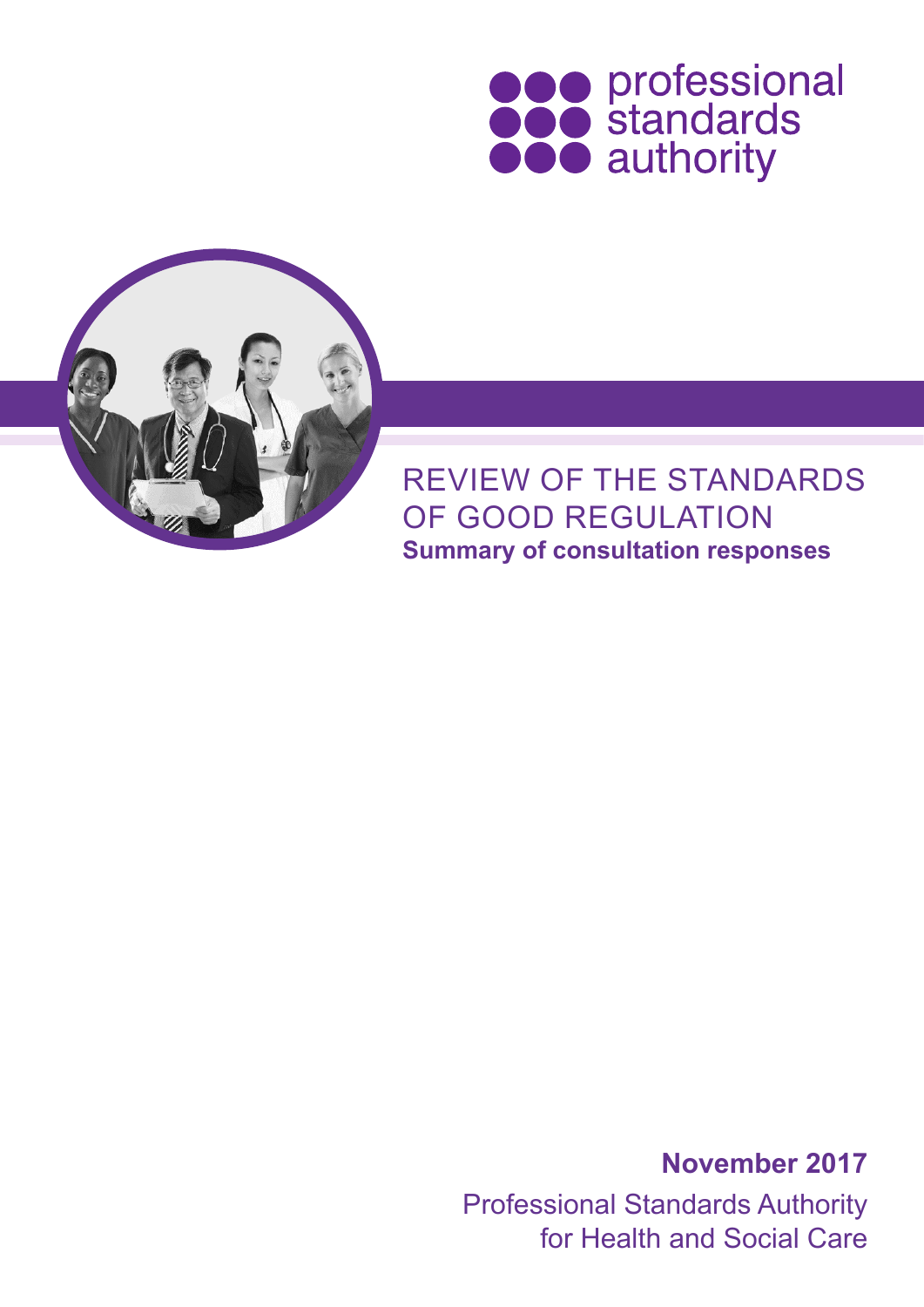# **REVIEW OF STANDARDS OF GOOD REGULATION**

### **SUMMARY OF CONSULTATION RESPONSES**

### **1. Introduction**

- 1.1 The consultation 'A review of the *Standards of Good Regulation'* closed on 12 September 2017.
- 1.2 A total of 31 responses were received; each of the nine health and care regulators responded as did 11 other organisations (representative and specialist education bodies) as well as 11 individuals, most of whom appeared to be health and care registrants. This report uses the term 'organisations' to refer to bodies that are not regulators, identifying whether they are representative bodies where this is relevant. A list of the bodies responding is attached at Annex A.
- 1.3 This paper sets out the general themes of the responses to the areas of the consultation, as well as any more general comments provided by those who responded.

### **2. What should the Standards cover?**

Question 1(a): Should the Standards cover the regulators' performance in respect of Standards and guidance?

Question 1(b): What aspects of the work related to setting standards and guidance for registrants should the Standards focus on?

- 2.1 The regulators were in general agreement that the Standards should continue to cover the areas of standards and guidance. It was felt that the focus of our Standards in this area of the regulators' statutory functions should shift towards demonstrating how well their published standards and guidance are implemented, and the outcomes achieved by the regulators through this work. There was support for the areas covered in the current Standards and support for the inclusion by those regulators that mentioned them of standards for professionalism, openness and transparency
- 2.2 More than one regulator noted that there needed to be continued scope for individual regulators to be able to develop their standards and guidance in a way that best addressed the risks and aspirations of their professions. Other regulators also emphasised the need to be able to demonstrate patient involvement in the development of standards.
- 2.3 The organisations were equally supportive of the continued inclusion of standards and guidance. Their emphasis was on the ability of the regulator to ensure its standards and guidance were 'preventative', effectively disseminated, clearly expressed the expectations of the regulators and addressed the lack of awareness of them by some professionals.
- 2.4 More than one organisation emphasised collaborative work between regulators to indicate how the guidance of other bodies should be followed, or adopted jointly. This was of particular importance to those areas where registrants may be subject to more than one regulatory body. The organisations also stressed the need for standards and guidance to demonstrably reflect the expectations of patients, service users and carers.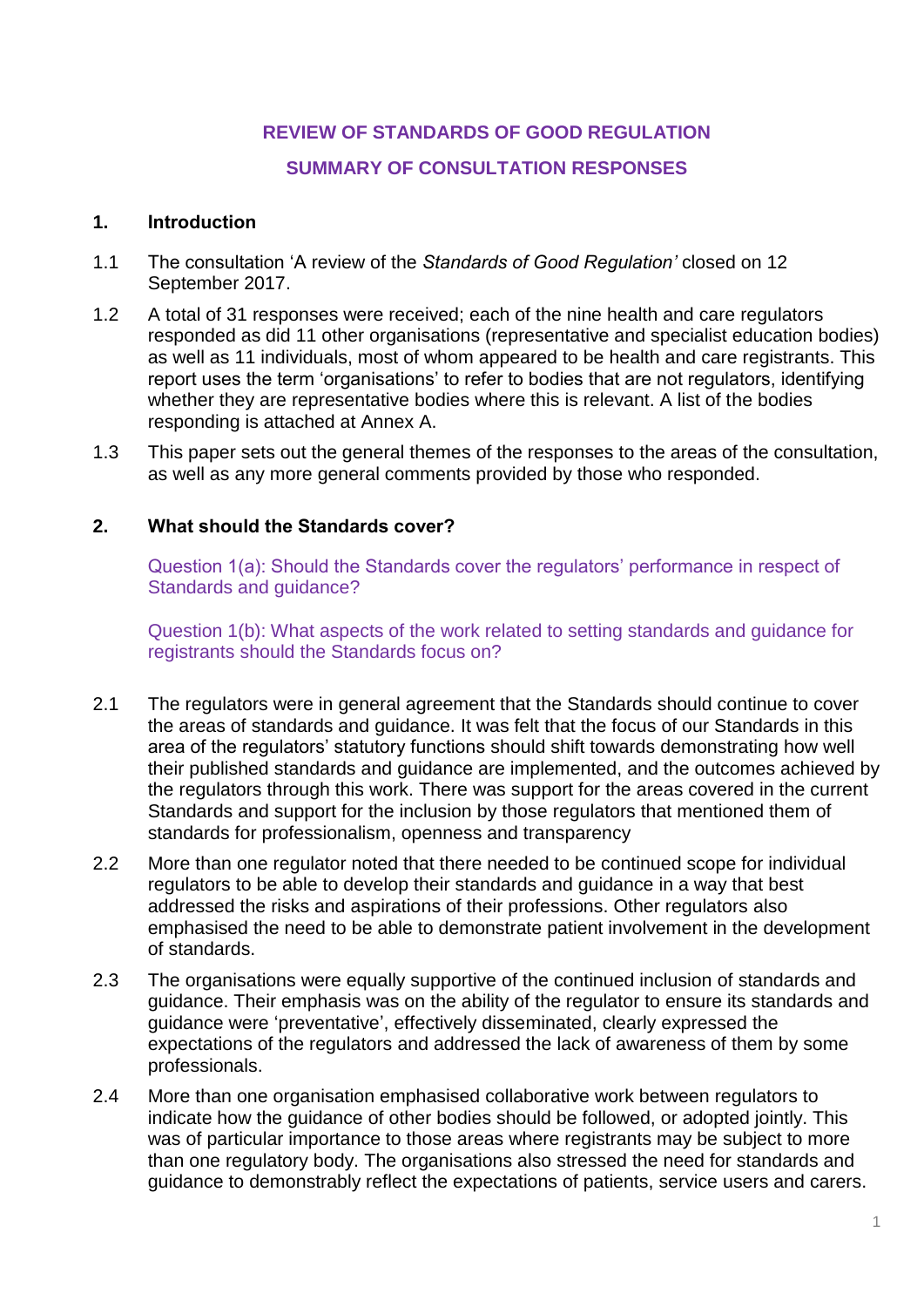2.5 The responses we received from individuals were supportive of the continued focus on standards and guidance. Several registrants expressed concerns that a negative or risk averse approach to standards and guidance leads to 'defensive practice' where few practitioners wish to take on risky or innovative approaches for fear of how their actions may be interpreted.

Question 2a): Should the Standards cover the regulators' performance in education and training as set out in these proposals?

Question 2b): What aspects of the work related to education and training should the Standards focus on?

- 2.6 The regulators agreed that education is a key area for the Standards to cover. In general, there was support for the current areas of scrutiny, if not for the way in which these Standards are currently assessed, which some regulators felt was too process driven and not sufficiently 'outcome focused'.
- 2.7 Where the regulators did address the question on learning outcomes and safety, there was agreement that these were the appropriate focus. One went further, advocating that the outcomes measured by the Standards should also include ensuring that education programmes can meet a wide range of requirements beyond those concerned with registration. These included service and workforce needs and aspirational performance levels, knowledge and behaviours.
- 2.8 There was no agreement as to whether the Standards in this area should be broadened to include 'fairness and equality'. Whilst one welcomed this proposal another questioned if intervention in this area was a 'legitimate role'.
- 2.9 Other repeated themes included the need for the approach in this area to be proportionate in relation to risk and to acknowledge the challenges of different educational environments for each regulator.
- 2.10 The organisations who responded expressed a strong desire to see education remain as a key focus of the Standards and urged a strongly outcome focussed approach.
- 2.11 One organisation advocated an approach that was both 'agile' and 'proactive'. Whilst recognising the significant variations in the challenges faced by the regulators it urged that collaboration could stretch to joint quality assurance which could reduce the overall impact of regulatory oversight on the universities.
- 2.12 Other comments included the view that the Standards should assess whether learning from fitness to practise outcomes has been moved 'upstream' to education. Another respondent was keen that the Standards should ensure the regulators focus on ensuring that education programmes are at the forefront of the implementation of new technology. One of the representative bodies drew attention to the need for the knowledge of the regulator's inspectors to be demonstrably up to date.
- 2.13 The responses from individuals were mostly supportive of the continued focus of the Standards on education. One dissenting voice pointed out that universities are subject to the scrutiny of the Royal Colleges and that duplication of effort should be avoided.
- 2.14 More than one registrant respondent was keen to emphasise the need for the regulators to have the correct balance between theoretical and practical skills. A strong concern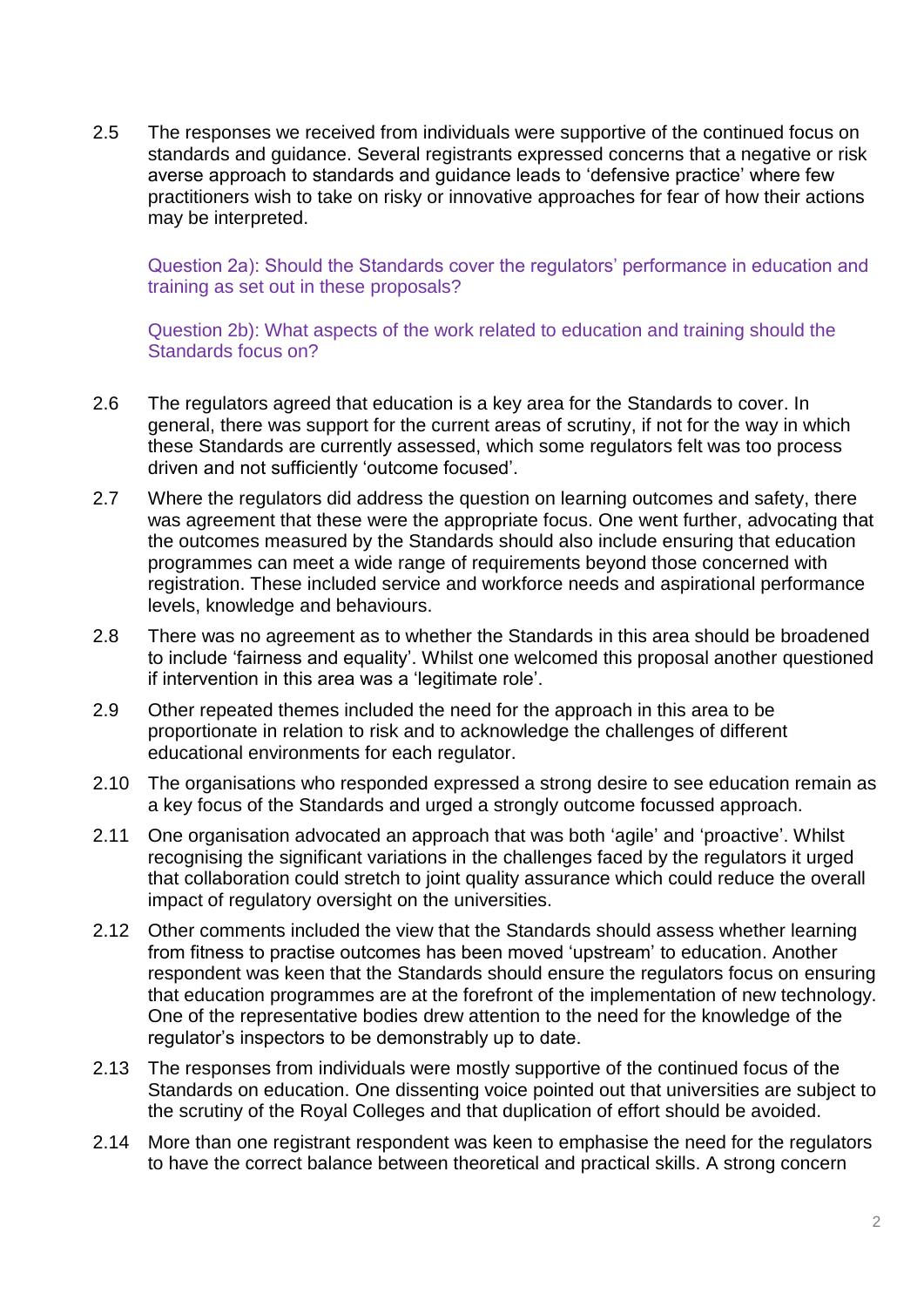was raised that dentists who are deemed 'competent' to enter practice have little or no experience of some 'standard' procedures.

Question 3a): Should the Standards cover the design and delivery of continuing fitness to practise schemes?

Question 3b): What aspects to the design and delivery of continuing fitness to practise schemes should the Standards include?

- 2.15 The regulators were unanimous that the Standards should consider continuing fitness to practise schemes and were also generally of the opinion that the scope of the Standards should be developed to consider more fully whether the schemes are meeting their aims.
- 2.16 Regulators broadly agreed that how well risks are assessed and addressed through their schemes was an appropriate measure. There was some concern about performance measurement with it being noted that many of these schemes are relatively new. It was proposed by one regulator that rather than a binary 'pass' or 'fail' the effectiveness of these schemes should be considered through a model assessing 'maturity'.
- 2.17 It was also noted that it is challenging for regulators to measure how these schemes impact upon registrant skills and behaviour. An option proposed by one regulator was to consider how far the regulators deliver schemes that either 'verify' practice or lead to changes.
- 2.18 The representative bodies that addressed this question were anxious that continuing fitness to practise should not be a 'one-size fits all' method of 'policing' registrants. They were keen that definitions of continuing professional development (CPD) were flexible enough to reflect the registrant's actual sphere of practice. In this area, particularly, they requested the opportunity to collaborate with the regulators on developing schemes that work to enhance and support professional potential, such as through peer-to-peer schemes.
- 2.19 The responses of individuals stressed that this was an area particularly suited to an outcome-based standard with the aim of ensuring the regulator addresses areas of practice found to need attention.

Question 4a): Should the Standards cover the delivery of the registration function as set out in these proposals?

Question 4b): What aspects of the registration function should the Standards focus on?

- 2.20 The regulators agreed that registration should continue to be a primary focus of the Standards*.* In respect of the proposals concerning accuracy and accessibility of the register, it was felt that this was already reasonably well-covered. Several of the regulators pointed to what they considered repetitions within Standards Three and Four for registration which they felt could be rationalised.
- 2.21 With regard to the registration process, it was suggested that there should be more prominent consideration of the fairness of decision-making in line with the Standards relating to fairness within fitness to practise.
- 2.22 The organisations that responded were also in favour of retaining the current approach to registration. They shared concerns about fairness, for example, that requirements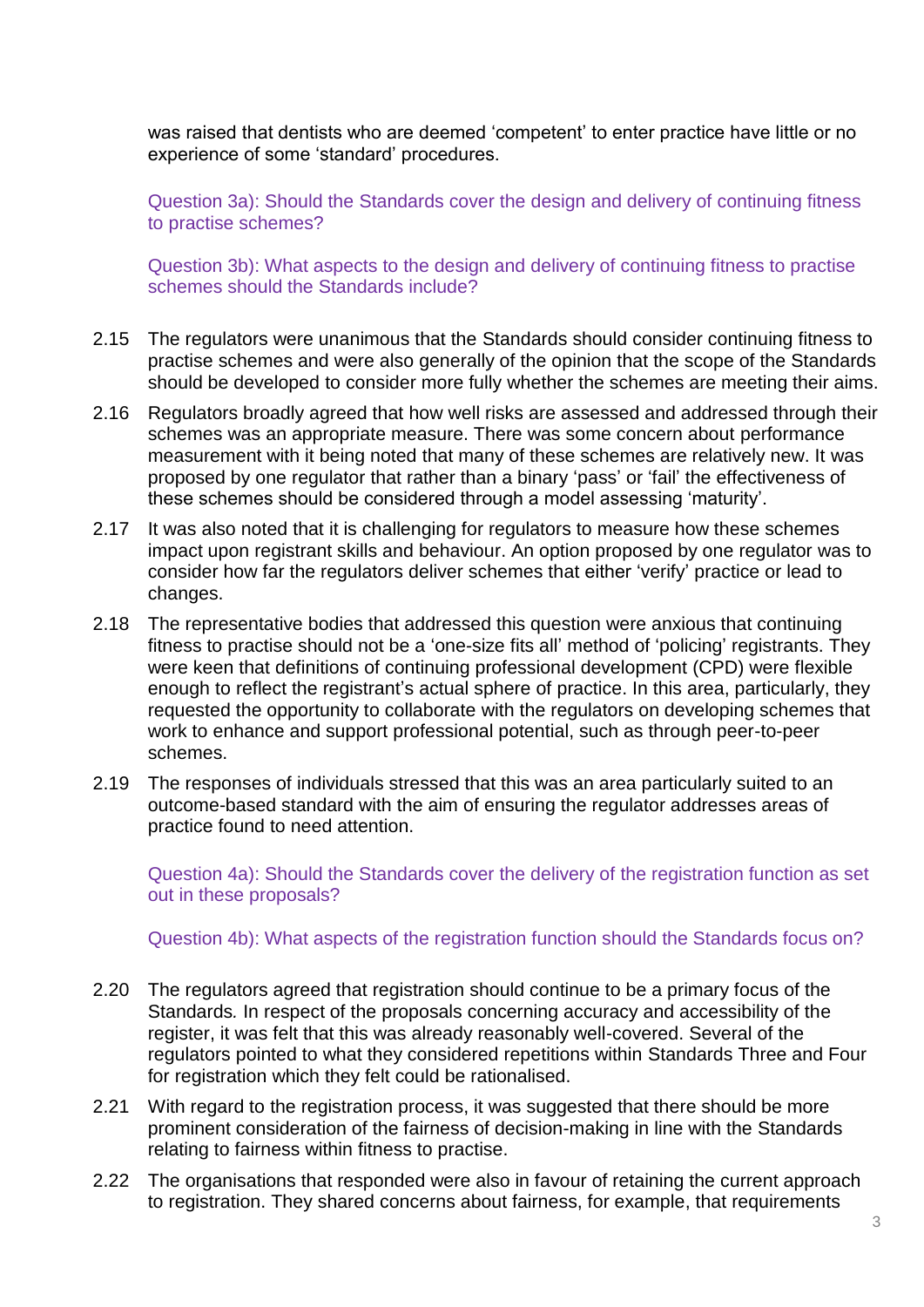should be targeted at an appropriate level for applicants and not inadvertently disadvantage them.

- 2.23 Other organisations drew attention to concerns about inadvertent lapses from the register and how clumsy processes for addressing these disproportionately punished registrants. It was also suggested that the register should be capable of providing useful information that highlighted potentially unfair barriers to entry, such as for international candidates.
- 2.24 A number of possible enhancements were considered, such as the addition of information on qualifications and specialities. However, some doubted the proportionality of adding further information and raised concerns about the protection of the registrant's personal information.
- 2.25 One body had concerns about the management of CPD deadlines, with employers taking on staff who appeared to be compliant, but who subsequently lapsed their registration soon after. This body felt that the Standards should concern themselves with the proactive and timely management of this issue.
- 2.26 Individuals who responded agreed that registration should be a continued focus of the Standards. Concerns were raised that the process should not deny the public access to good registrants and that unnecessary obstacles should not be placed in the way.

Question 5a): Should the Authority continue to monitor the regulators' activities to prevent illegal or unregistered practice and what level of priority should be given to this work?

Question 5b): If yes, do you agree that the Standard(s) should be limited to the areas we have identified above?

Question 5c): In general, what aspects of the work related to the prevention of illegal or unregistered practice should the Standards focus on?

- 2.27 There was widespread agreement that activity to prevent illegal or unregistered practice should continue to be a focus for the Standards. While stressing the importance of outcome-based approaches to assessing performance, several were keen to point out the importance of measuring appropriate outcomes to measure. Regulators did not wish to be judged on the success of prosecutions arguing that this was not an outcome within their control.
- 2.28 The regulators suggested that the Standards should address:
	- the effectiveness and timeliness of the triage response to concerns they receive
	- the quality of risk assessment applied
	- the proportionality of the action taken
	- proactive approaches, such as the through the work the regulators can do with their networks to raise public awareness of the potential for harm and
	- the effectiveness of their collaboration with other statutory bodies.
- 2.29 The view that concerns about illegal practice often stemmed from a desire to protect business interests was roundly rejected. The regulators were clear that their actions stemmed from their duties to protect the public and that the Standards should address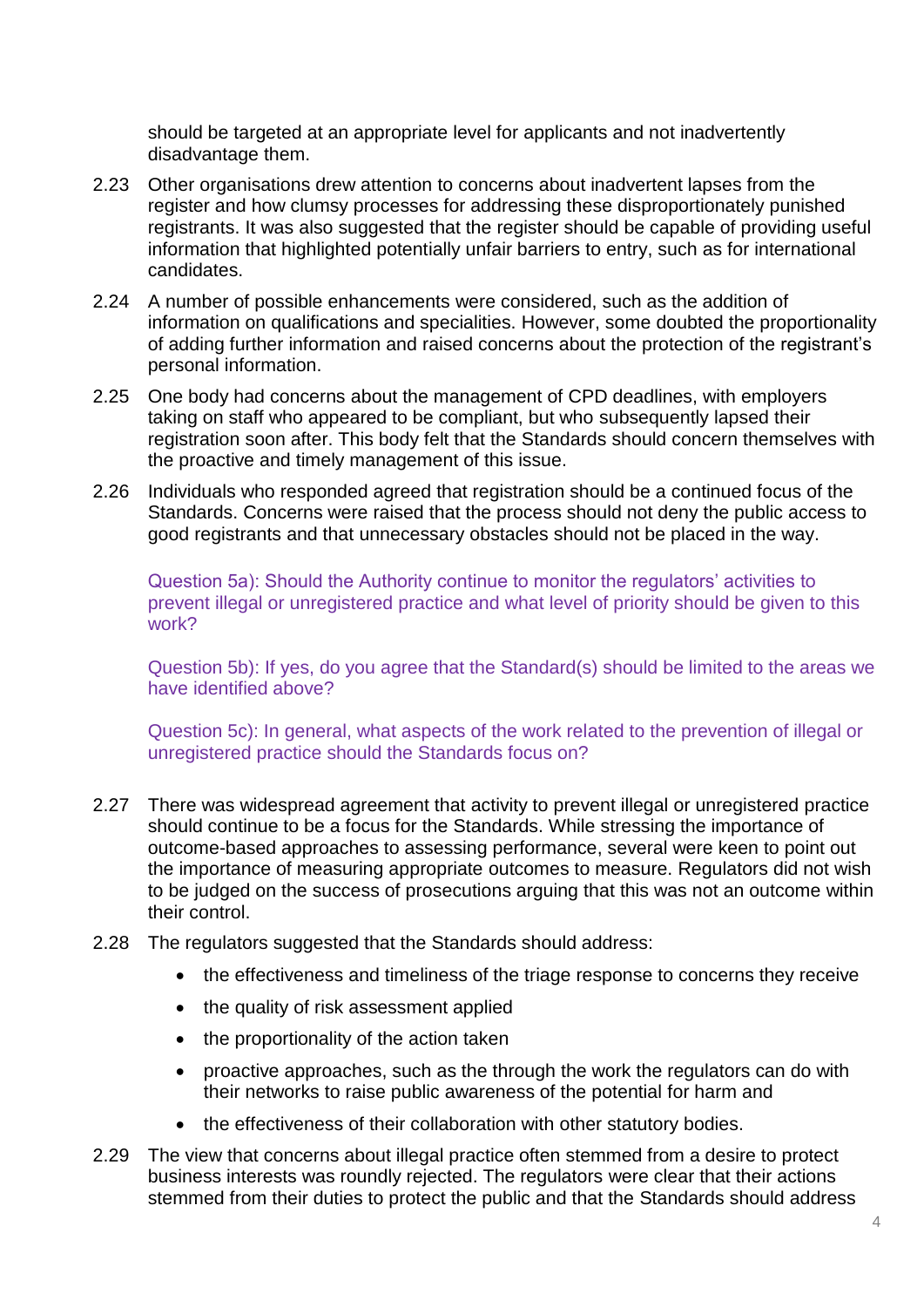performance on this basis. It was also argued that if there was concern that there was the potential for business interests to drive this agenda that this was a reason for continued oversight by the Authority rather than against it.

- 2.30 The organisations agreed that it was vital that the work to prevent illegal practice continued to be considered through the Standards*.* The contention that this was not a matter of concern for the NHS was rejected and it was argued by one organisation that this was clearly an area where the regulators could demonstrate their role in maintaining confidence in a profession.
- 2.31 The individuals who responded to the consultation are mostly registrants and therefore were understandably very concerned about this area of the Standards. Some expressed understanding of their regulator's difficult position in addressing many instances of illegal practice subsequently dealt with leniently by the courts. Emphasis on the ability of the regulator to evidence effective work in collaboration with statutory bodies was urged.

#### Question 6a): Should the Standards cover fitness to practise?

#### Question 6b): Which aspects of the activities related to fitness to practise should the Standards focus on?

- 2.32 All the regulators considered that fitness to practise continues to require the most substantial scrutiny of any area through the Standards. It was also widely acknowledged that this is the area of greatest interest to the public.
- 2.33 A common theme amongst the regulators was a concern about the emphasis upon efficiency and timeliness. They preferred a qualitative appraisal of their management of risk and of the quality and fairness of the process, including customer service. Regulators emphasised that where quantitative measures were employed these needed to take account of how far matters were within the regulator's control.
- 2.34 Regulators strongly favoured an outcome based approach, although the outcomes were not always clearly defined in the responses. One tangible proposal from more than one regulator was to look at how well the fitness to practise process drives learning and contributes to reducing misconduct and poor performance. This was echoed by the desire of another regulator to tangibly move its activities 'upstream'. The concentration of resources towards fitness to practise was thought to work against this proactive aim.
- 2.35 Most regulators therefore felt there was room for significant rationalisation of the Standards in this area, particularly from those favouring a principles-based approach.
- 2.36 Organisations also unanimously saw fitness to practise as a central concern of the Standards*.* Representative bodies highlighted their members' experience of the process. In general, these bodies advocated the centrality of fairness and proportionality as guiding principles of the Standards.
- 2.37 There was criticism of the current approach as encouraging over-zealous prosecution, with the concentration on timescales leading to insufficient investigation of what took place once the threshold for a 'case to answer' had been reached. This, it is claimed, discourages open-minded regulatory investigation and disproportionately emphasises the failings of individuals against wider systemic failures, leaving the public unprotected. Under-investigation, it was contended by one respondent, also allows some fitness to practise cases to be driven further than they should by the vendettas of employers and the public.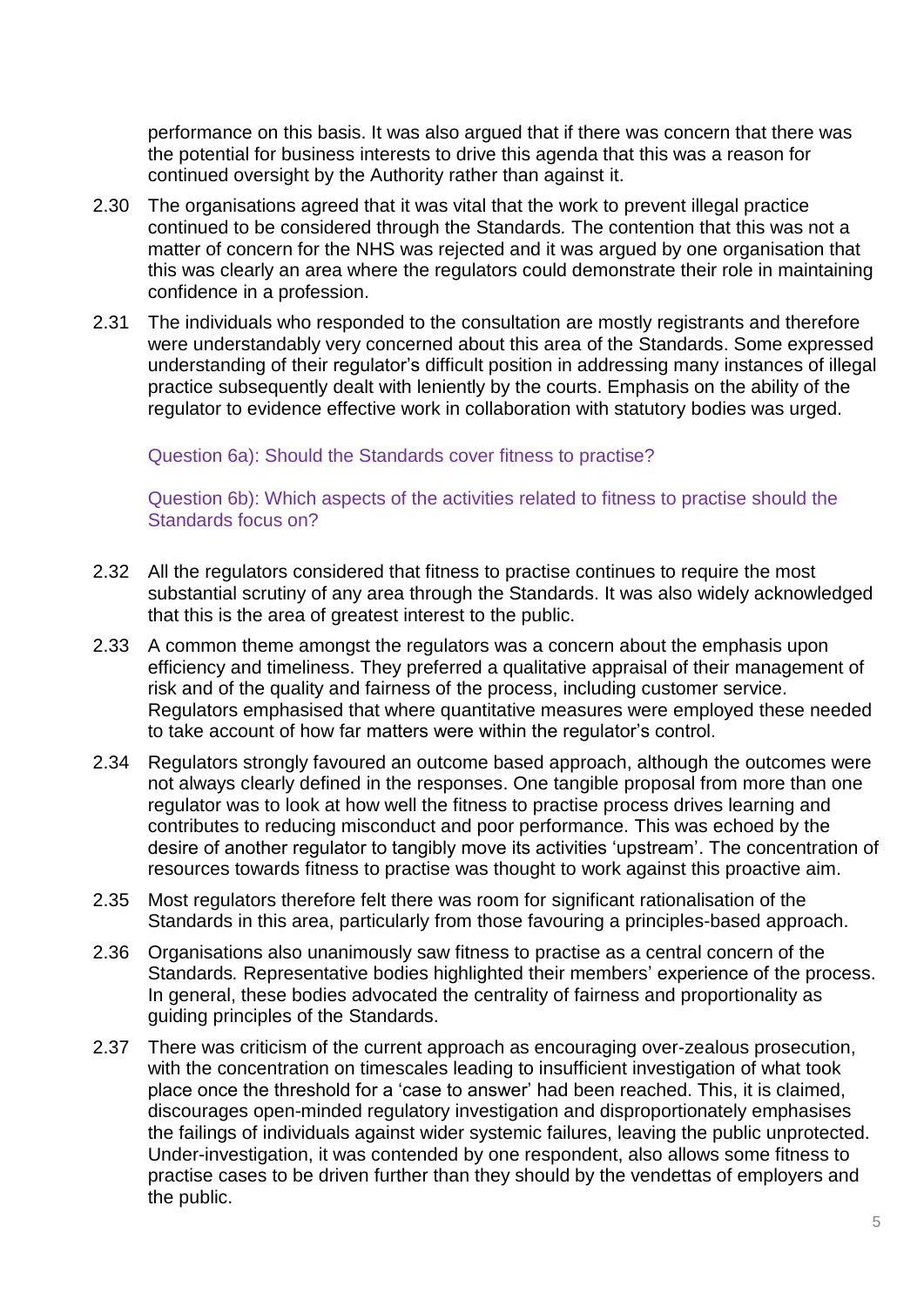- 2.38 The organisations echoed the language of the regulators in seeking an approach that worked to drive the response 'upstream' i.e. away from hearings towards methods such as consensual disposal and to preventative work in the areas of education and standards and guidance. One called for greater prominence in the Standards for evidence of reasonable and risk-based re-referral to local resolution.
- 2.39 The organisations also emphasised that registrant welfare required greater consideration through the Standards. They urged that recognising registrant vulnerability should be extended beyond health cases to consider the effect of the process upon registrants who may yet be found blameless. There was concern about cases where the complainant fails to engage, but the case is unnecessarily held open.

Question 7a): Should the Standards cover the governance activities of the regulators?

Question 7b): Which aspects of the activities related to governance should the Standards focus on?

Question 7c): Do you have other comments on our approach to governance?

- 2.40 The proposal to incorporate governance activities into the Standards split the regulators and was both welcomed and strongly objected to in equal measure. Nevertheless, there were similarities in outlook. All agreed that good governance was important and should be evidenced. Most felt that it could and should be addressed at least within the narrative of the performance review, if not through a specific Standard.
- 2.41 Additionally, the role of the Authority in delineating the characteristics of good governance was welcomed as was the chance to learn from each other's successes and failures. One regulator proposed that the Corporate and Charity Governance Codes would provide stretching principles for the consideration of governance and for the Standards in general.
- 2.42 Those regulators who favoured introducing a Standard for governance felt that in this area a 'pass/fail' approach was inappropriate and could have the effect of punishing organisations that were transparent about their failures compared to those that were opaque about theirs. It was suggested that a useful criterion might be an evaluation of the extent to which decisions of the regulator's council are made in the open. Others wished the scope of any proposed Standard to be limited with an emphasis on the council's management of risk.
- 2.43 Those against the introduction of a governance Standard noted that the Council for Healthcare Regulatory Excellence (the former name for the Authority) had previously had a Standard relating to governance. It was argued that the reasons for its removal (that governance is not an outcome of regulatory activity and that failures of governance would be identified by focusing on outcomes) remained sound. Another respondent felt that the introduction of a new Standard would be an 'unnecessary and disproportionate burden' presenting considerable scope for 'disagreement and duplication'. It questioned the Authority's ability to reach 'objective judgements' in this area.
- 2.44 A further point was raised by one respondent that the performance measurement of governance could alter how the annual performance review is received by the councils of the regulators themselves. It was argued that their position, as recipients of the review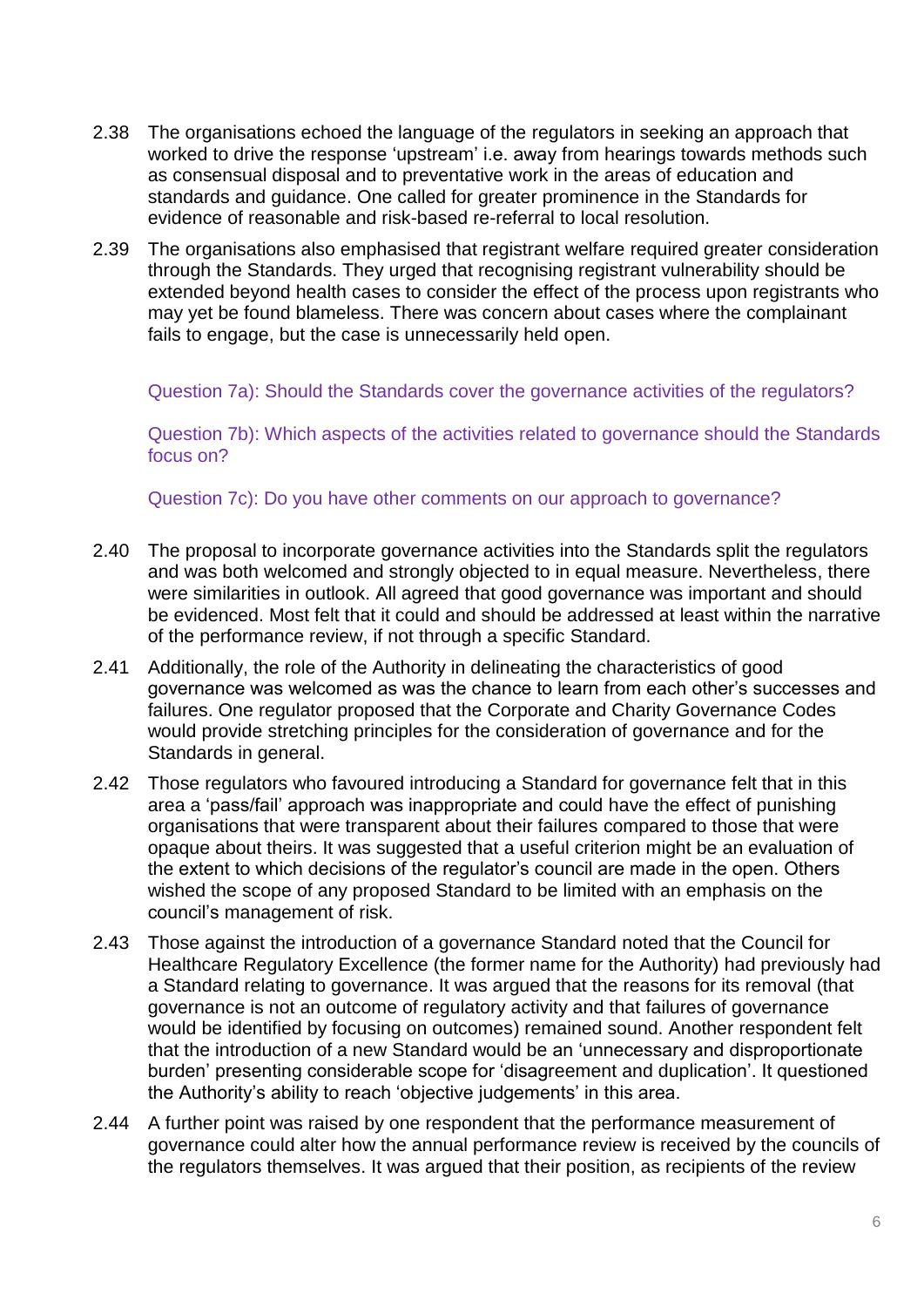ready to use it to improve performance, would shift to being subjects of it, encouraging a more defensive culture.

- 2.45 The organisations who responded were largely in favour of governance being introduced into the Standards. However, there was scepticism about the Authority's ability to use a new Standard to bring about a change in behaviour.
- 2.46 One concern was the proposition that councils should be able to show their demonstrable independence from special interests. One representative body that felt its regulator should take more account of both its views, and those of its registrants, had reservations about this point.
- 2.47 There was some support expressed for the elements proposed in the consultation document,
	- The demonstrable independence of the regulator from registrants, government and other special interests
	- The transparency of its processes (many of which can be looked at as part of our review of individual aspects of the regulator's work)
	- The quality and adequacy of processes for providing the Council with information to enable it to monitor performance and compliance. The effectiveness of the Council in addressing that information
	- And for the possibility of triggering, in exceptional circumstances, a governance review.

One respondent organisation suggested that it was not always clear to what extent a council did understand the performance of the regulator. Any Standard should explore how the council has held the executive to account and exactly what it achieved.

2.48 Individuals responding were in favour of a new standard for governance to address their concerns about the efficiency and effectiveness of the regulators. They were concerned, however, that the Authority would not be able to exert enough influence on particular concerns such as the effective use of resources and the level of registrant retention fees.

Question 8) Should we introduce a new Standard that requires regulators to have mechanisms that enable them to gather information from students and tutors about compliance with minimum standards of safety?

- 2.49 The regulators agreed that this was an important concern. However, it was questioned whether a wholly new Standard was required and whether the issue could not be covered within the current first *Standard for education and training* or even within *Standards Two* and *Three*.
- 2.50 While giving a cautious welcome, one regulator noted that the requirement might equally be applied beyond tutors and students to registrants in training and their trainers. Gathering feedback outside of the NHS, for instance where students are on placement outside of their learning establishment or where education is provided by the independent sector might prove complex. It also noted that the vast majority of students are not subject to their future regulatory bodies and so their commitment to provide feedback to the regulator was unclear.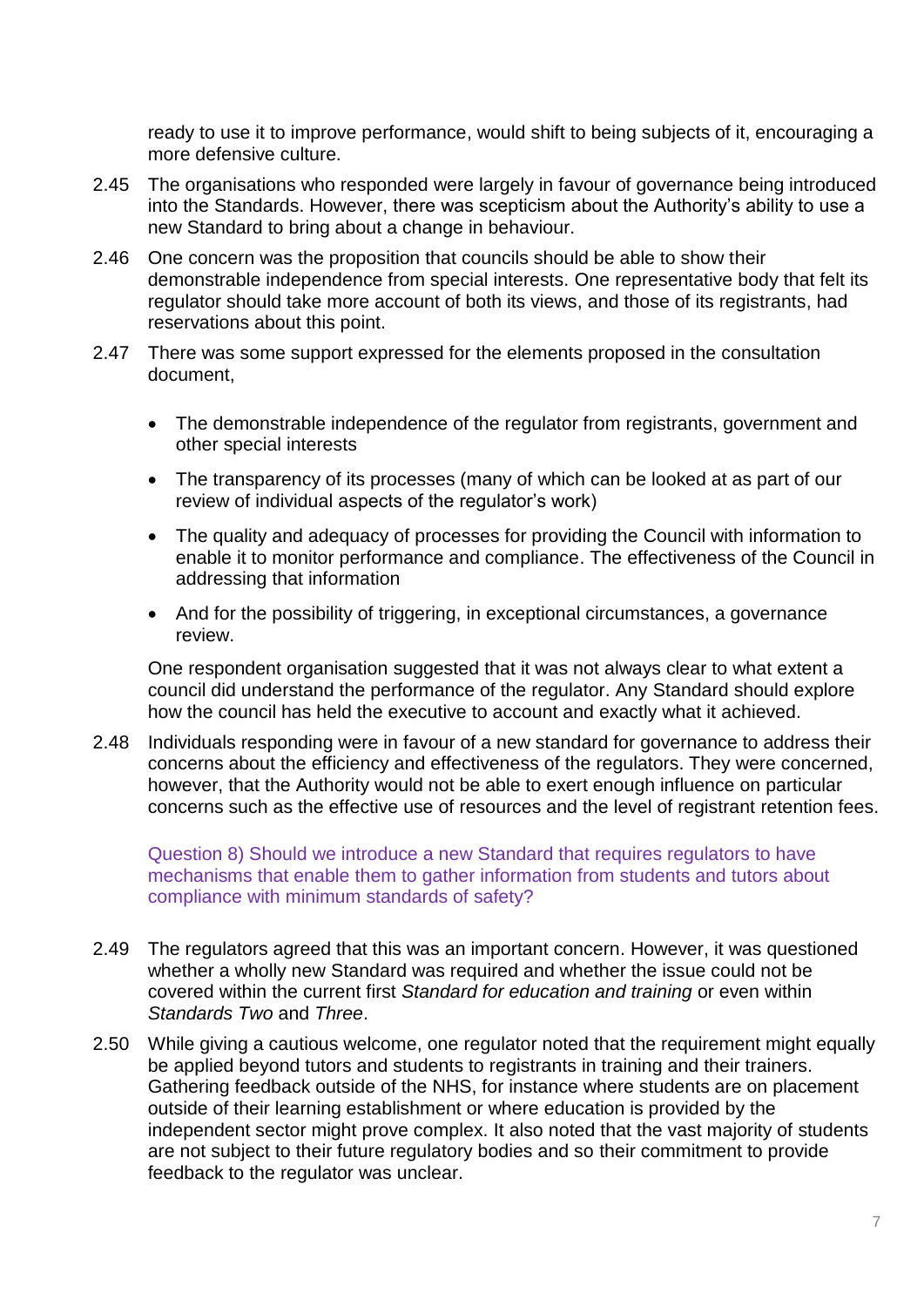- 2.51 Several regulators highlighted the importance of moving beyond data capture to establishing how it should respond effectively to concerns. There was general agreement that this proposal needed further thought and those regulators who strongly favoured a 'principles'-based approach did not address the question at all in line with their wish not to agree to further new standards in the current format.
- 2.52 The response of organisations to this proposal was mixed, with several suggesting that this was either wholly unnecessary or did not require a separate standard.
- 2.53 Those in favour also emphasised the good management of concerns raised and the importance of applying the activity to those areas, such as practice placements, that may present risks for students, not easily managed by their education establishments.
- 2.54 The response of individuals was equally mixed with some pointing to the existence of a current student survey and the potential of a new requirement to simply produce more bureaucracy.

Question 9) Should we adjust the wording of the Standards to focus on regulators' work in ensuring the robustness of learning assessments?

- 2.55 While there was general agreement amongst the regulators that the Standards should consider the regulators work to ensure the robustness of learning assessments, there was no support for the proposition in the consultation document that this should be the primary focus of the Standards in respect of education.
- 2.56 Several regulators expressed concerns that this focus was too narrow and contended that learning assessments were only one part of much wider expectations of how courses prepared students for registration. In particular, aspirational qualities such as professionalism and patient-centred care are outcomes and behaviours that the regulators did not consider could be delegated to educational regulators. There was a repeated concern that educational regulators would be unable to fully grasp the professional context. It was proposed that continued oversight of wider course management was integral to delivering high quality outcomes.
- 2.57 Moreover, the evidential basis for the proposal (arising from *Regulation rethought*) was questioned. Regulators concluded that this was an area where further research and discussion was required.
- 2.58 Organisations and individuals also had a mixed response to this question. It was noted that registrants are often not as aware of their regulators' guidance as they should be, despite having successfully qualified, suggesting a need for a broader overview from the regulator.

Question 10) Should the Standard covering continuing fitness to practise be expanded to cover the efficacy of the scheme and the regulators' processes for using learning from the scheme to inform other functions?

2.59 There was general agreement that the Standard should cover the effectiveness of schemes and how learning is used to improve the regulators performance in other areas. However, there were significant caveats, particularly concerning how performance would be measured.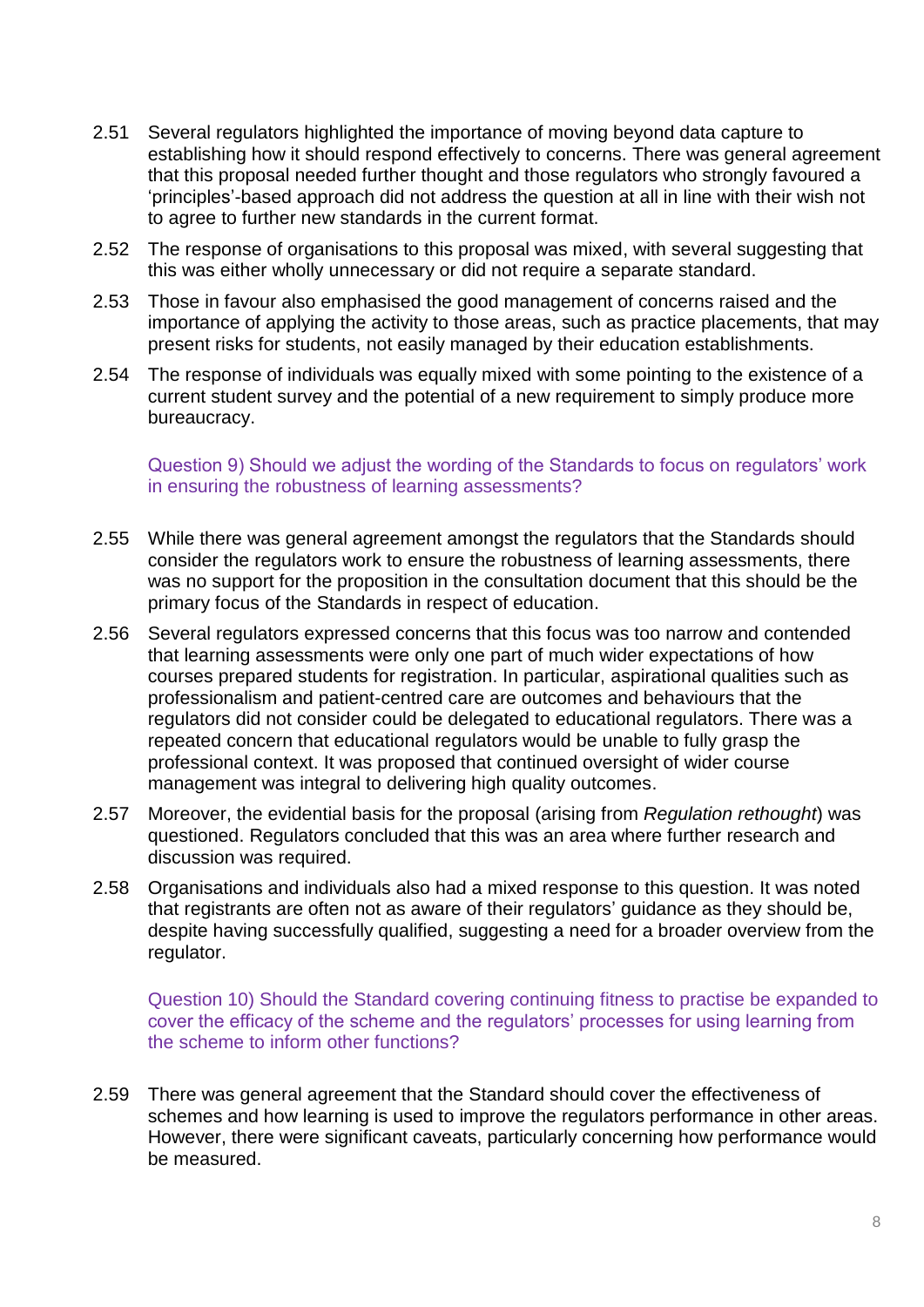- 2.60 Regulators noted that almost all have schemes at different stages of implementation or maturity and were concerned as to how the performance of one could be reasonably compared against another regulator. Moreover, it was noted that measuring the impact of a single scheme against other regulatory outcomes would be a significant challenge. The regulators cautioned that any adoption of this measure into the standard needed to be proportionate and not narrow regulators into choosing 'one size fits all' options.
- 2.61 Organisations generally agreed that this Standard should be expanded to consider how learning is used and work to move regulator activity 'upstream'. Some were also cautious about assuming that the continuing fitness to practise schemes have impacts that are yet to be established through research, such as improving clinical practice.
- 2.62 Most individuals were in favour of the proposal and wanted this aspect of activity to be dynamic, for example by sharing learning with registrants through regular briefings.

Question 11) Should we introduce a Standard that covers the portion of the fitness to practise process between the IC/case examiner decision and the final panel?

- 2.63 The regulators had mixed views about this proposal. Several acknowledged that this was an area of concern for the Authority and a major theme for learning points arising from *Section 29* reviews. However, few felt this required a Standard of its own and several suggested that the current Standard Eight for fitness to practise*<sup>1</sup>* could easily be modified to accommodate further concerns about this part of the process.
- 2.64 Concerns were also raised about how an individual standard would be measured and that this might necessarily be too process driven and less 'right touch'. It was felt by some that there was therefore simply not enough information for them to answer definitively.
- 2.65 Other regulators who had ruled out any expansion of the existing Standards in their response did not address the matter and another suggested, that as the number of decisions appealable by the Authority was small, that this did not indicate a significant problem with the under prosecution of cases requiring a new or modified standard.
- 2.66 Most organisations were in favour of the proposal, but with a significantly altered emphasis. Several organisations questioned the Authority's approach in limiting the concern to 'under-prosecution' rather than a concern that adequate information was available to decision makers to reach decisions on a sound evidential basis. There was a concern expressed that a focus on 'under-prosecution' places pressure upon the regulator to add unnecessary charges, generally of 'dishonesty'.

Question 12) Should we introduce a Standard covering the operation of consensual mechanisms for disposal and the appropriateness of their outcomes?

2.67 There was general agreement amongst the regulators that their consensual fitness to practise mechanisms should feature within the Standards*.* It was noted that these mechanisms are now a key activity for regulators and that a Standard could assist the public to feel confident that these were working effectively to safeguard them.

 $\overline{a}$ 

 $1$  All decisions at every stage of the process are well reasoned, consistent, protect the public and maintain confidence in the profession.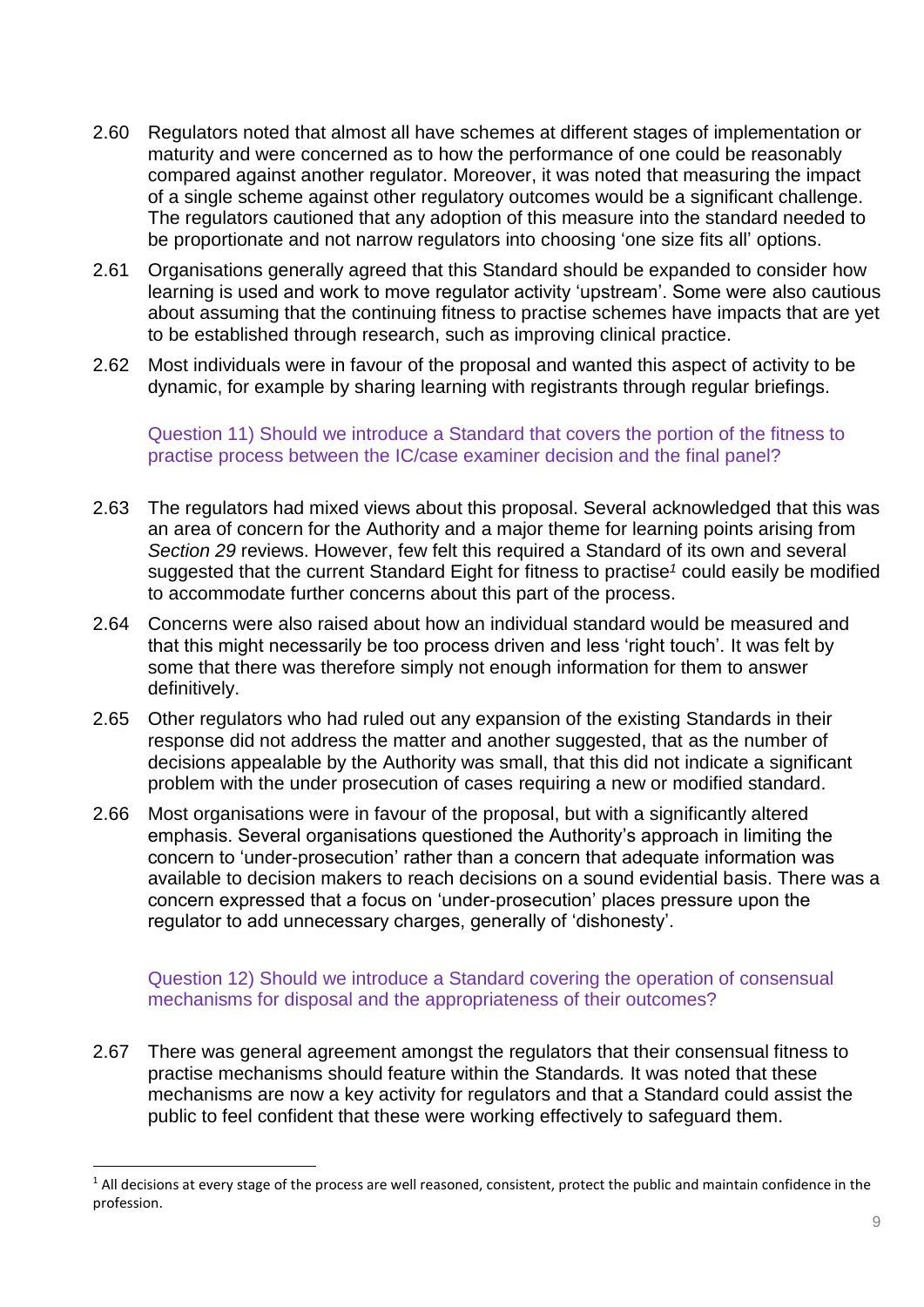- 2.68 There were concerns about how the differences in approach between regulators may be judged. Several regulators also felt that a standard of its own was unnecessary and that it could be incorporated into Standard Eight for fitness to practise*.*
- 2.69 One regulator was unsure of the necessity of an explicit standard when the issue was already scrutinised under our *Section 29* procedure.
- 2.70 Registrant representative bodies were highly in favour of these approaches and while they agreed that it was an area of activity that should fall under the Authority's scrutiny, they cautioned against any approach that may lead regulators to be more risk averse and avoid using these methods of disposal.

Question 13) Should we introduce Standards covering equality, diversity and fairness?

- 2.71 While the regulators were split as to whether there should be a new Standard in this area, most agreed that this was a fundamental area of activity. Those who favoured the introduction of a Standard supported the two performance indicators suggested in the consultation paper; to understand registrant diversity and the barriers that disadvantage people with protected characteristics, but also an acknowledgement that there may be a requirement for other indicators, for example that relate to their approach to the public.
- 2.72 There was concern about how performance would be measured. Some raised the difficulty of obtaining reliable information about individuals and wanted further exploration and sharing of what good practice would look like. Others noted the regulators' current equality duties under the law and cautioned against both repetition and the development of a Standard without careful consideration of the legal framework.
- 2.73 Those who did not wish to see a separate Standard did expect to have to evidence their approach as being 'woven into and through' all other areas of their activity. There was also the idea put forward that much of the work in this area could be considered under the theme of 'fairness'.
- 2.74 Representative bodies supported the proposal and highlighted the over-representation of Black and Minority Ethnic (BME) registrants within the FTP process as a key issue for the standard to consider. This was the subject of a lengthy submission from one respondent outlining the evidence base for such concerns within the NHS and proposing a number of strategies to counter discriminatory and disproportionate referrals of BME staff especially where systemic failures are suspected.
- 2.75 Another organisation highlighted inadvertent discrimination through the regulators' processes where a disabled registrant, who is unwell but expected to return to work, is denied registration on health grounds and thereby loses employment on the basis of not being registered.

Question 14) Do you agree with our proposals to rationalise the Standards in the areas we have suggested?

Question 15) Are there any other areas where you think the Standards could be rationalised or simplified?

2.76 Regulators welcomed the prospect of rationalising the *Standards* and agreed that the areas of *Standards and Guidance* and those relating to accessibility of information were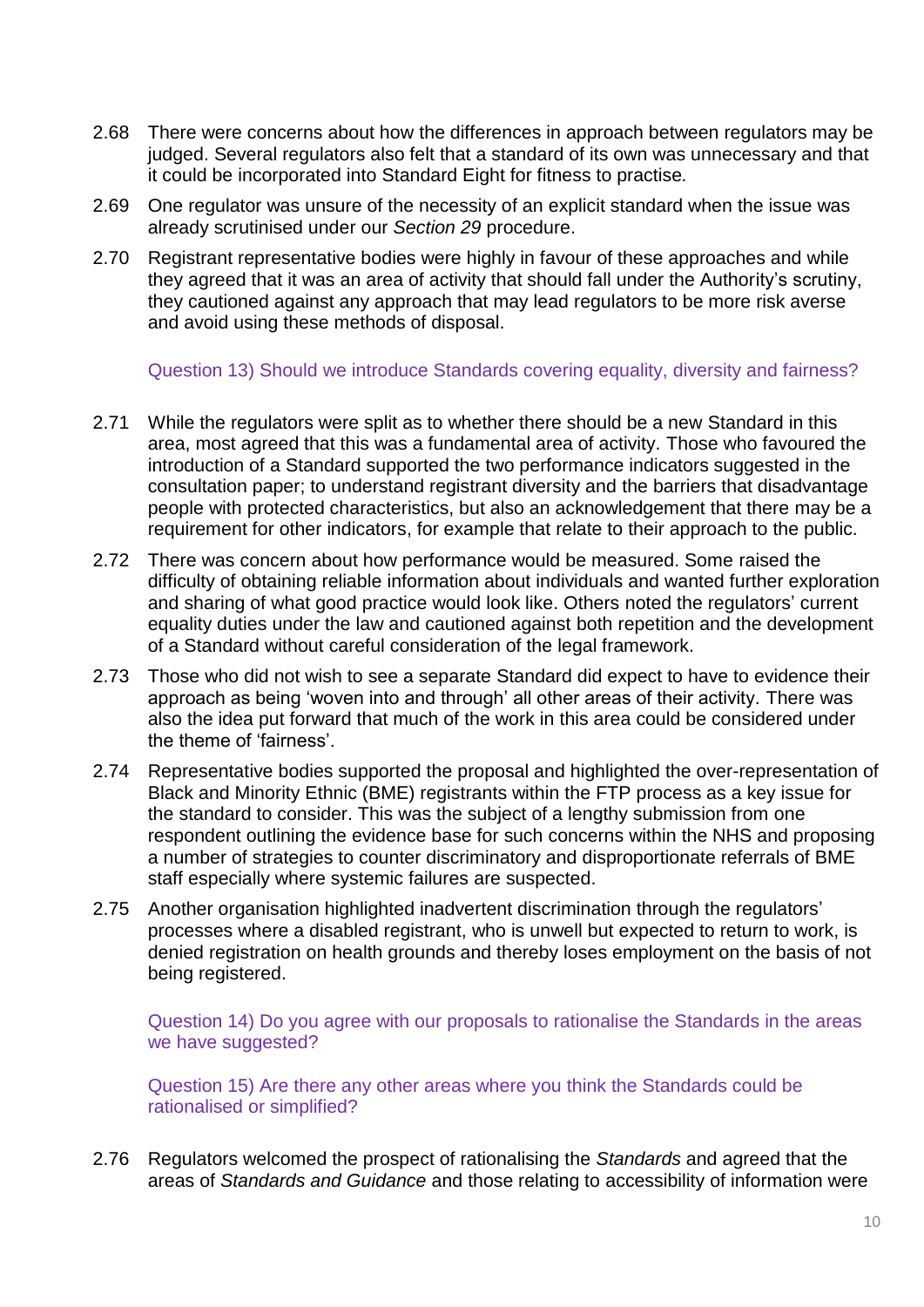areas where this was possible. They felt that there was considerable room for rationalisation within other standards, especially fitness to practise.

- 2.77 There was a concern raised that rationalising the *Standards* would not necessarily ensure that they were proportionate. One broad standard could be as equally demanding to address as two framed more narrowly. Opportunities needed to be found to eliminate unnecessary or unworkable areas of scrutiny. It was noted, for example, that Standard Four for registration is a requirement to ensure 'Employers are aware…' which involves a judgement on the knowledge of others rather than the regulator.
- 2.78 As they had stated previously, some regulators favouring a principles-based approach did not wish to comment on the rationalisation of the Standards in the current format.
- 2.79 Individuals and organisations cautiously welcomed the proposals, with membership bodies keen to see more detail to ensure that key accountabilities are not lost.

Question 16) Do you think our Standards should specifically include consideration of the information governance arrangements of the regulators?

- 2.80 Only two of the regulators were in favour of the inclusion of information governance within the Standards. The others all considered that their activities in this area are covered by the 'well established and effective oversight' of the Information Commissioner's Office (ICO).
- 2.81 Moreover, it was noted that accountability in this area of public bodies is to be enhanced when the *General Data Protection Regulation* comes into force in May 2018. The concern was widely raised that further scrutiny by the Authority risked unnecessary duplication of effort.
- 2.82 The regulators who did wish to see the Standards continue to consider information governance continue noted that the sole focus upon the fitness to practise process of the current standard was irrational and that it should cover all functions. There was also a concern that the current approach based on breaches of data protection regulations punishes candour rather than addresses effective action taken.
- 2.83 The response of organisations and individuals was more mixed. In general, there was a view that the Authority should understand the regulator's performance in this area. One suggestion was that the Authority could seek an MOU with the ICO to ensure that it is informed about any breach by the regulators or other regulatory action taken.

### **3. How the Standards are presented: two options**

Question 17) Do you agree with our assessment of the advantages and disadvantages of the current approach? Are there any considerations we should take into account?

Question 18) Do you agree with our assessment of the advantages and disadvantages of the principles-based approach? Are there any considerations we should take into account?

3.1 In general, the regulators agreed with the consultation paper's analysis of the current approach. It was considered that this approach does clearly identify the scope of the performance review and provides certainty and continuity for both regulators and the public.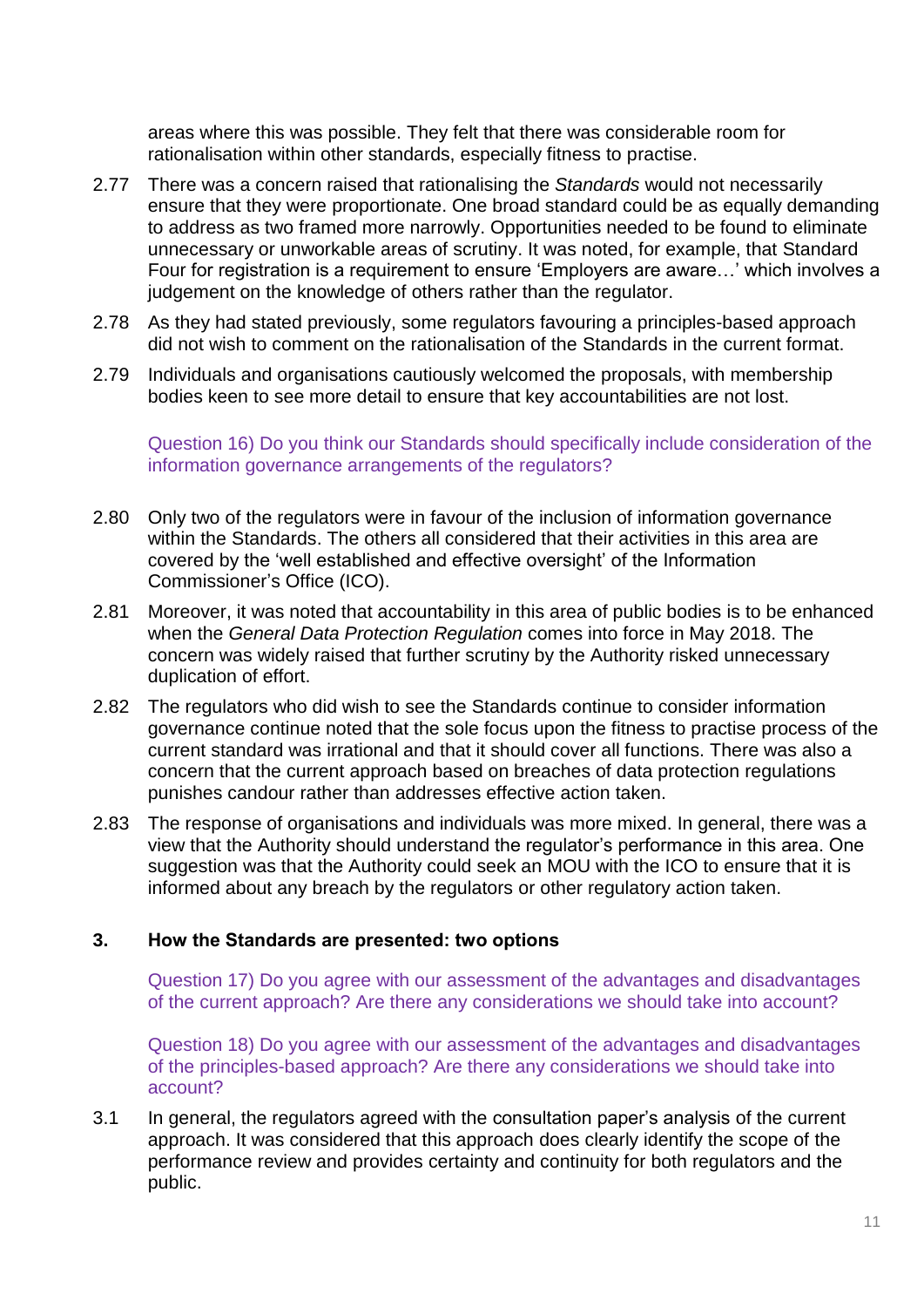- 3.2 It was generally felt that adaptations or revisions to this model would be relatively easy to make. However, there were concerns that the revisions would be likely to add to the coverage of the Standards rather than narrow the focus. One regulator wrote that the Authority's proposals to enhance this model would be 'restrictive to good regulation, stifle innovation…and likely demand additional resource'.
- 3.3 It was also felt that the current approach is not always sufficiently flexible to take into account differences between the ways the regulators have to operate and several criticised what they perceived as a focus on process rather than good outcomes.
- 3.4 There was greater disagreement over the assessment of the advantages of the principles-based approach. Some agreed this methodology has the potential to be less process-driven and take better account of the differences in the regulators approaches. Others were not convinced that this was any more likely than in the current model.
- 3.5 There was concern that it could prove hard through this model to be fair and consistent, for example that judging whether the response of a regulator to any given issue or area of work was 'proportionate' may be open to dispute. There was also disagreement that duplication would necessarily be avoided through a principles-based approach.
- 3.6 A significant number of the regulators disagreed with the implication that the choice between the methods was a binary one. Around half considered that there was scope to develop a hybrid model that built upon the existing Standards to cover 'core' activities with a set of overarching principles-based standards overlaid. This would allow specific and measurable activities to be defined without neglecting a focus on outcomes and positive behaviours.
- 3.7 Organisations and individuals expressed concern that a move to a principles-based approach may risk the clarity offered by the current approach. A view was expressed that it may not be a good time for change ahead of proposed regulatory reform. However, one organisation was hopeful that a principles-based approach could help regulators build more flexible approaches to registrants, less based upon fear of non-compliance.
- 3.8 The view that a mixed approach was possible was aired on several occasions with a stark choice between the two labelled by one body as a 'false dichotomy'.

Question 19) Do you think that the Authority should use the principles in *Right-touch regulation* as the underlying concepts for its assessment of regulators' performance?

- Proportionality: regulators should only intervene when necessary. Remedies should be appropriate to the risk posed, and costs identified and minimised
- Consistency: rules and standards must be joined up and implemented fairly
- Targeted: regulation should be focused on the problem, and minimise side effects
- Transparency: regulators should be open, and keep regulations simple and userfriendly
- Accountability: regulators must be able to justify decisions, and be subject to public scrutiny
- Agility: regulation must look forward and be able to adapt to anticipate change.

# 20) Should the Authority add the principles of Fairness and Efficiency?

3.9 The regulators, bar two who did not explicitly answer, were in favour of utilising the principles (listed above) in the assessment of the regulators performance, should a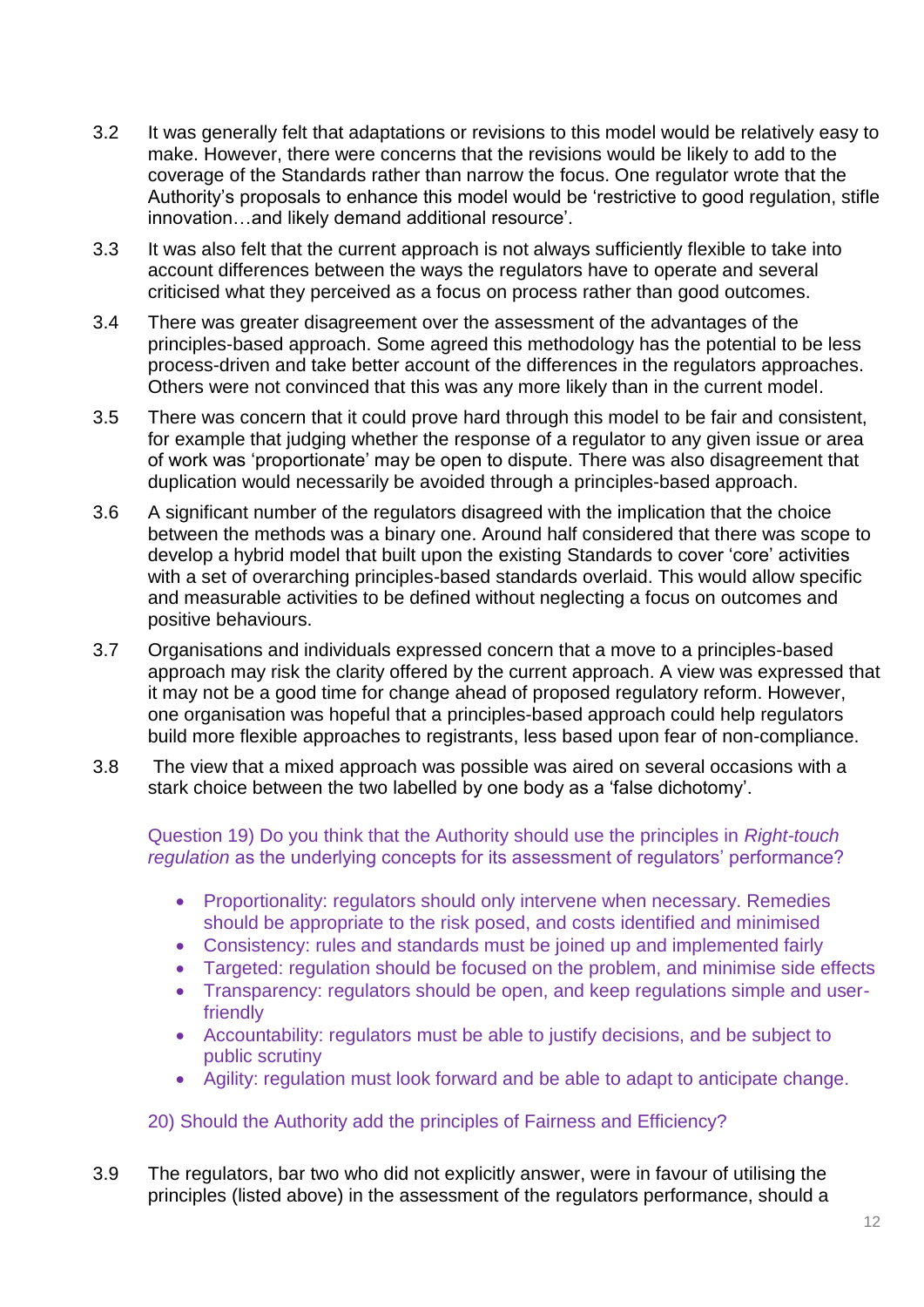principles-based approach be favoured. One regulator wrote that the *Standards* should not be considered in isolation from the vision for regulation set out in *Right-touch regulation.* 

- 3.10 There were caveats expressed, in particular that 'consistency' should not stifle innovation and that the constraints of each regulator's legislative framework must be recognised when 'agility' is considered.
- 3.11 Several regulators made the point that the Authority should revisit its engagement with the regulators if attempting to utilise these concepts in the performance review process. It was claimed that more interaction between the Authority and the regulators would be required to understand their performance within a principles-based format.
- 3.12 Respondents were also asked to consider whether 'fairness and efficiency' were suitable concepts to be used in assessment. All bar one who responded agreed that 'fairness', which already appears within the *Standards,* should be used, but there were mixed feelings about 'efficiency', with one regulator commenting that this was a matter for its board alone to consider.
- 3.13 One regulator had a different vision urging a similar approach to the CQC's 'five key questions' with their supporting 'lines of key enquiry'.<sup>2</sup> It was not clear if this regulator meant that the approach should be similar, utilising right-touch concepts within this type of framework, or if the Authority should adopt the concepts utilised by the CQC.
- 3.14 The views of organisations and individuals were in accordance with most of the regulators. Almost all agreed that 'right-touch' principles should be employed along with the concept of fairness. Again, there was support for 'efficiency', particularly from those concerned that registrant fees should be used wisely and without unnecessary inflation.

### Question 21) Are there other principles that should be added or different ways of expressing the concepts which might suit our performance review better?

- 3.15 There was a limited response to this question, possibly because the consultation presented many other opportunities to discuss the model the regulators wished to see. However, several themes featured often; that the principles employed should,
	- be outcome-focused
	- drive good practice

 $\overline{a}$ 

- Be customer-focused
- demonstrate collaboration with other bodies
- be proactive, judged on the extent regulatory impact is driven 'upstream', for example from fitness to practise to continual professional development
- recognise the 'maturity' of the regulator's work, how well implemented, reviewed and sophisticated the regulator's approach is.

Another regulator urged focus upon specific problems with the Authority articulating what 'good' looks like in advance.

3.14 Amongst the comments made by organisations and individuals, one professional body called for a principle that emphasised the regulator's statutory objective to protect the public by demonstrating its learning from events. An individual also called for regulators to be able to demonstrate corporate responsibility had been taken for their 'failures'.

<sup>2</sup> http://www.cqc.org.uk/what-we-do/how-we-do-our-job/five-key-questions-we-ask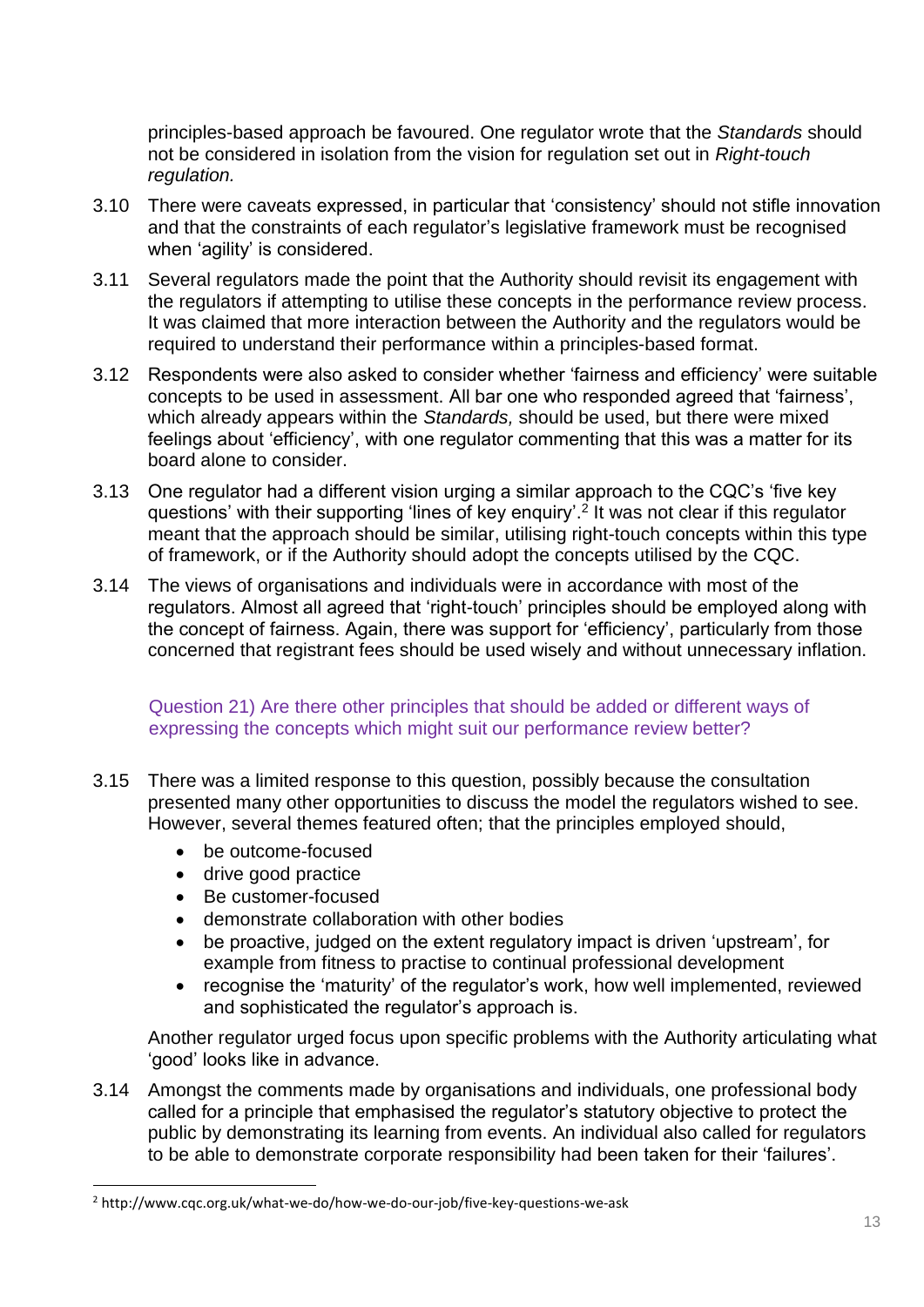Question 22) Have you any initial comments on the draft wording used in the example (Annex B)?

- 3.16 This question was generally not answered, or not answered fully, with a small number of exceptions. One regulator described it as 'consistent' and another raised a concern about the use of the word 'patients' universally rather than 'patients and service users'. It was noted that additional guidance would be required to narrow down to how the expression of the principles would lead to a judgement on the work of a regulator.
- 3.17 One body replied extensively to this question, in general to promote consideration of the potentially disproportionate and damaging effects of regulatory activity upon registrants. It was keen the *Standards* promoted thorough investigation of events by the regulator so that an individual's conduct can be addressed in the light of systemic failures.

Question 23) Do you have any observations about difficulties that may arise for regulators or the Authority in gathering information and evidence to operate the performance review under a principles-based approach?

- 3.18 Several of the regulators noted that with principles-based approach there may be less clarity about what activity belongs within each Standard. One regulator felt this meant that the outcome of the performance review could be subject to greater challenge.
- 3.19 It was proposed by one respondent that this would require the Authority to provide detailed guidance on how we intend to measure each principle. This regulator proposed that the Authority, if it adapts this model, should consider publishing 'decision-maker's guidance'. However, it also noted that a prescriptive approach may necessarily lead to less flexibility as to how to meet the *Standards*.
- 3.20 A concern was expressed widely about the possibility of an increased burden on the regulators to produce evidence, with a potential for duplication. Two of the regulators in favour of this approach advocated the use by the Authority of independent sources, such as independent audits, that may contribute to an efficient approach.
- 3.21 One of the respondent organisations echoed the opinion that a wide range of inputs should be drawn upon, suggesting that the Authority reviews which stakeholders it will need to approach for supporting evidence. Another explicit proposal was to use information drawn from surveys of registrants and stakeholders as a way of ensuring 'third party' confidence. Another organisation raised its concern that too much flexibility afforded to the regulators about the evidence required could lead to issues of concern being hidden.

#### Question 24) Do you think the Authority should adopt the first or second option?

- 3.22 There was no general agreement amongst the regulators as to which approach to adopt. Whilst three regulators were strongly in favour of moving to a principles-based approach the other six had varying degrees of reservation, with three preferring no change at all. The three regulators proposed a hybrid version of the two options, to maintain a foundation of core standards aligned to regulatory functions overlaid by broader principle-based standards.
- 3.23 Reasons given for this third approach included a wish to avoid the uncertainty of wholesale change, to allow direct comparison with previous years to continue, but also to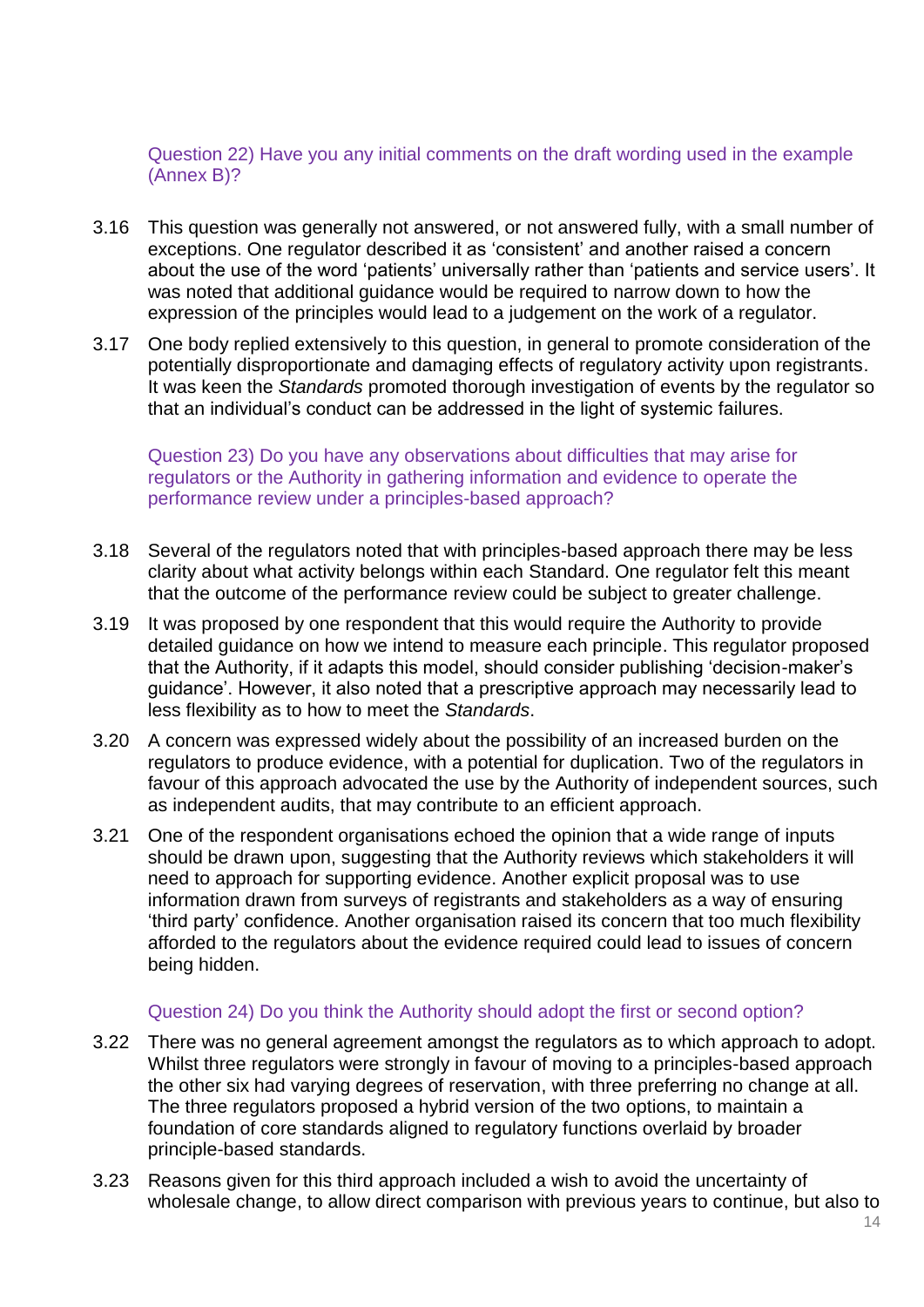incorporate some aspects of the principles-based approach and thereby establish a more outcome-focused approach.

- 3.24 The regulators who favoured the principles-based approach argued that a shift from concentrating on process and quantitative data towards one based on desirable behaviours and outcomes would allow regulators to be proactive, innovative and flexible. More than one urged the Authority to outline the characteristics of 'good outcomes' and 'good practice' and embed these in the Standards to drive success. Between them they stressed that this approach alone was proportionate and 'right-touch'. It may be worth noting that this model was the preference of several of the larger regulators
- 3.25 Those regulators who wished to retain the current model generally did not object to the incorporation of principles and 'behaviours' to guide and shape their response. Overall, their concerns were of practicality, fairness and consistency. One regulator supporting the current model stressed the importance of retaining some structured and consistent measures of performance to ensure that the public is clear how the regulators have performed in key areas.
- 3.26 Not for the first time in the consultation it was noted that the detail of what the Authority decided to measure and how was of equal importance to the effectiveness of the Standards as the overarching approach.
- 3.27 The other organisations and individuals echoed the response of the regulators inasmuch as there was also support to be found for both options and for a hybrid approach. Two large representative bodies shared concerns about a move to a principles-based approach at this time favouring the current 'clarity' and 'transparency'. However, another large representative body urged change to the new approach to counter the 'rigid implementation' of regulation upon its profession.

# **4. Measurement**

Question 25) Do you think that the Authority should continue with its 'met/not met' approach? If not, what other approach would you prefer?

Question 26) Are there other ways of reporting on performance that the Authority should consider?

- 4.1 The consultation paper recognised concerns that the 'met/not met' approach may be a blunt tool with which to measure performance. It proposed two approaches for discussion; a purely narrative review which does not address if the Standard was met or not, and a more nuanced one to grade performance as follows:
	- The regulator has met the Standard
	- The regulator has met the Standard with concerns which it is/is not addressing but there is insufficient evidence to say that the Standard is not met
	- The regulator has not met the Standard and is/is not addressing the concerns.
- 4.2 The responses of the regulators were mixed. Four regulators supported the proposal for a more nuanced performance rating as outlined in the consultation, with one stressing that this was for reasons of clarity. One suggested that rather than meeting the Standard, the measure should be whether the regulator was 'protecting the public' and if it was 'innovating', 'requiring improvement' or 'inadequate'. Another regulator suggested that within a principles-based approach it might be better to describe this as a 'consistent' or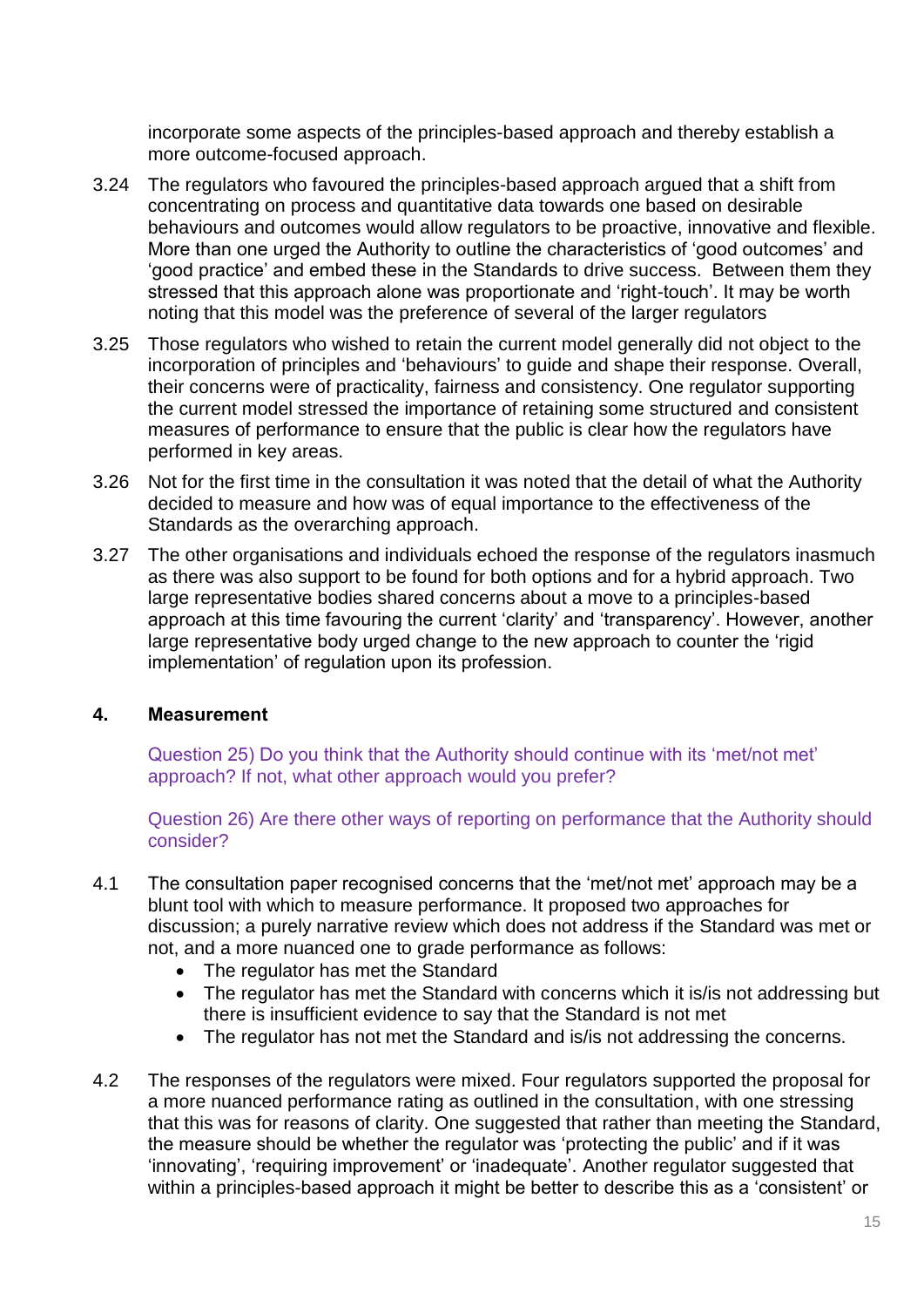'inconsistent' application of the principles and that the rating should also indicate if this 'application' was improving or getting worse.

- 4.3 Two regulators supported the proposal for a purely narrative approach, one disagreeing with the contention in the consultation that a consideration of maturity/capacity would not assist public understanding of performance. One of those that did not support a purely narrative approach stressed the importance of the performance review being able to provide an 'easily digested snapshot' for stakeholders.
- 4.4 Two other regulators had wholly different approaches they wished to propose,
	- to copy the OFSTED type model with the regulator receiving one overall grading, with a series of sub-gradings for functions, but not a grading for each of the Standards,
	- to adopt the CQC model utilising a sliding scale to assess performance based upon an expectation of what 'good' is.<sup>3</sup>
- 4.5 One final regulator did not support a purely narrative approach, but declined to propose a method. This regulator was concerned that it may not be appropriate to do so until the criteria to be used for the basis of the assessment is made clear.
- 4.6 The other organisations and individual respondents also proposed a variety of methods of judging performance. Various nuanced graded options, such as the one proposed in the consultation, were the most popular. However, there was also support for the current model, an approach based on 'maturity' of the regulator's approach and for a purely narrative model.
- 4.7 There was a concern expressed several times that the Authority should be 'tough' with the regulators and be more candid in its assessments, whatever grading model is adopted.

# **5. Impact assessment of the proposals**

Question 27) Are there any aspects of these proposals that you feel could result in differential treatment of, or impact on, groups or individuals based on the following characteristics as defined under the Equality Act 2010:

- Age
- Gender reassignment
- Ethnicity
- Disability
- Pregnancy and maternity
- Race
- Religion or belief
- Sex

 $\overline{a}$ 

- Sexual orientation
- Other (please specify)
- If yes to any of the above, please explain why and what could be done to change this.

<sup>&</sup>lt;sup>3</sup> Pages 5-6, [School inspections in England: Ofsted -](https://www.google.co.uk/url?sa=t&rct=j&q=&esrc=s&source=web&cd=5&ved=0ahUKEwjkj8DY0JrXAhUFtRoKHUyfBXEQFgg_MAQ&url=http%3A%2F%2Fresearchbriefings.files.parliament.uk%2Fdocuments%2FSN07091%2FSN07091.pdf&usg=AOvVaw1NSqBqOGbfqtjjQyjjtfWr) HOC Library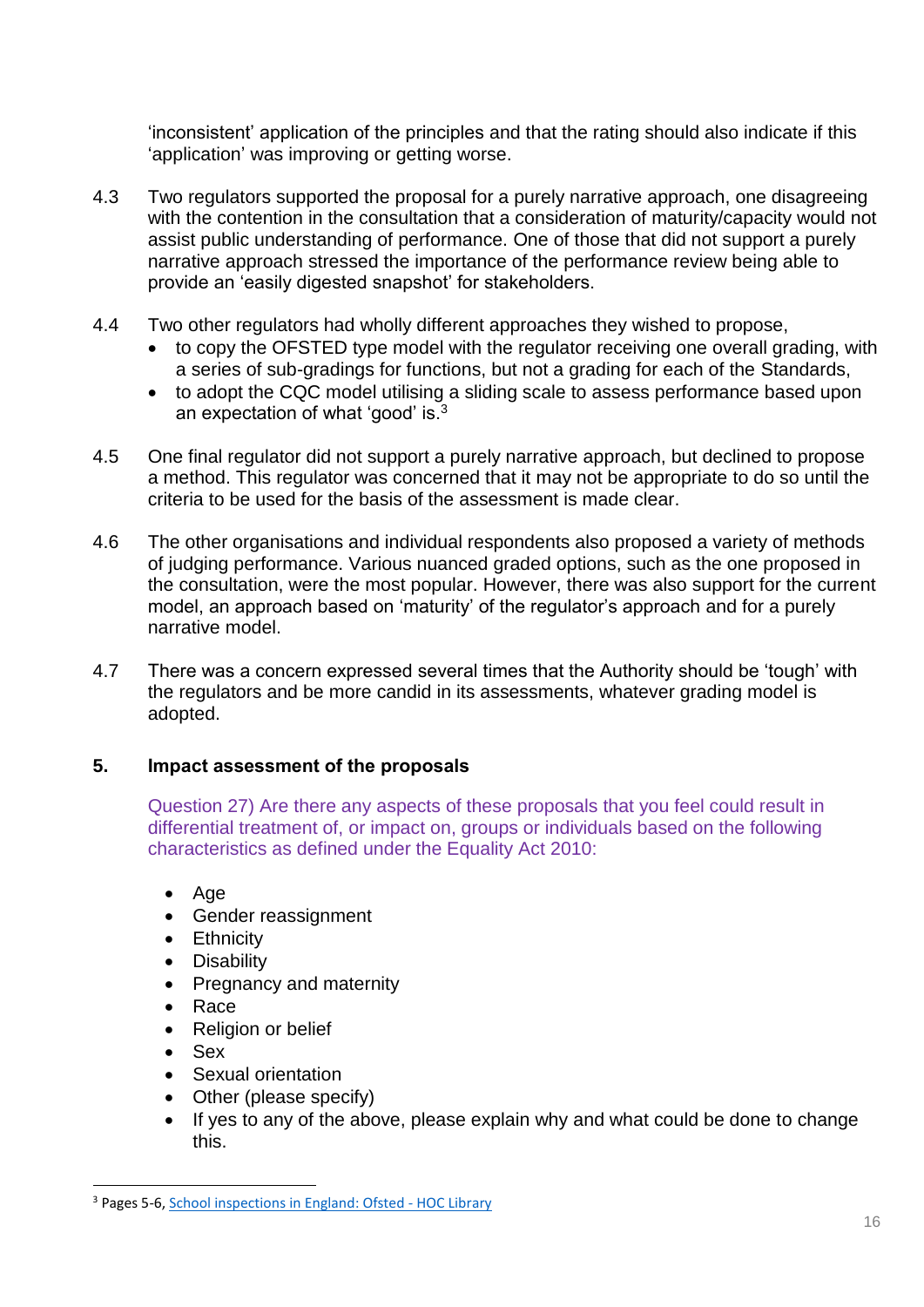5.1 There were no impacts noted, though one respondent did point out that our list of protected characteristics as defined under the *Act* was incorrect, having substituted 'Ethnicity' (which falls under 'Race') for *Marriage and Civil Partnership.*

# **6. Next steps**

6.1 The Authority's Board considered the summary of the responses to the consultation at its meeting in November 2017. Following its initial discussion, further work to refine the options for the new Standards is being undertaken, and it is anticipated that this will be discussed by the Board at its January 2018 meeting.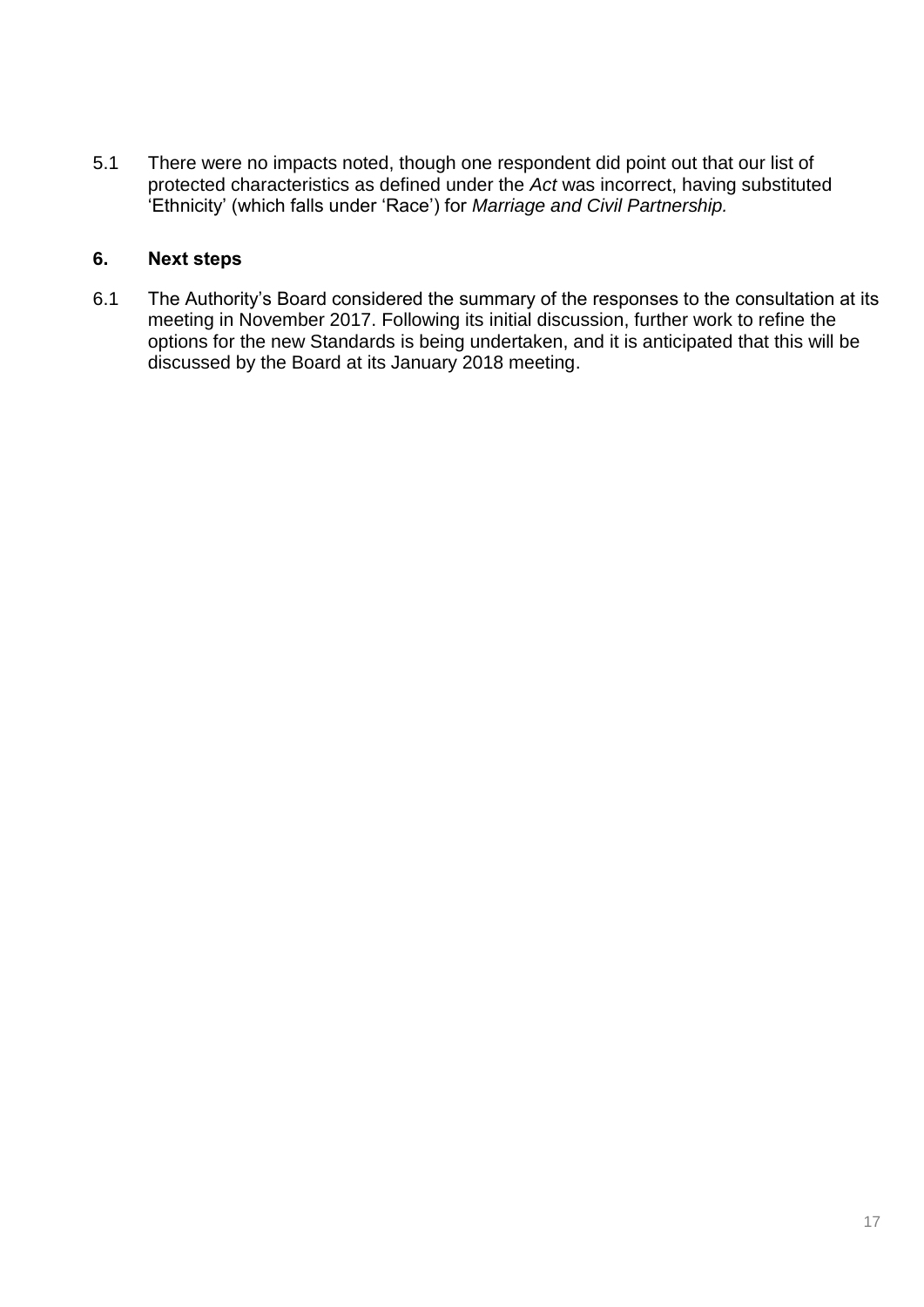#### **Annex A: Respondents to the consultation**

The Regulators:

- **The General Chiropractic Council** (GCC) which regulates chiropractors in the UK.
- **The General Dental Council** (GDC) which regulates dentists, dental nurses, dental technicians, dental hygienists, dental therapists, clinical dental technicians and orthodontic therapists in the UK.
- **The General Medical Council** (GMC) which regulates doctors in the UK.
- **The General Optical Council** (GOC) which regulates optometrists, dispensing opticians and student opticians in the UK. **The General Osteopathic Council** (GOsC) which regulates osteopaths in the UK.
- **The General Pharmaceutical Council** (GPhC) which regulates pharmacists and pharmacy technicians in Great Britain.
- **The Health and Care Professions Council** (HCPC) which regulates arts therapists, biomedical scientists, chiropodists/podiatrists, clinical scientists, dieticians, hearing aid dispensers, occupational therapists, operating department practitioners, orthoptists, paramedics, physiotherapists, practitioner psychologists, prosthetists and orthotists, radiographers and speech and language therapists in the UK, and social workers in England.
- **The Nursing and Midwifery Council** (NMC) which regulates nurses and midwives in the UK.
- **The Pharmaceutical Society of Northern Ireland** (PSNI) which regulates pharmacists in Northern Ireland.

Respondent organisations:

- **The Regulation and Quality Improvement Authority** (RQIA) which the independent body responsible for monitoring and inspecting the availability and quality of health and social care services in Northern Ireland.
- **The Northern Ireland Practice and Education Council for Nursing and Midwifery** (NIPEC) which supports the development of nurses and midwives in Northern Ireland by promoting high standards of practice, education and professional development.
- **The Royal College of Midwives** (RCM) which is a professional organisation and trade union dedicated to midwifery.
- **The Centre for the Advancement of Interprofessional Education** (CAIPE) is an independent organisation which aims to promote and develop inter-professional education, research, learning and practice globally.
- **The Council of Deans for Health** (CDH) which represents the UK's university faculties engaged in education and research for nurses, midwives and allied health professionals.
- **The Medical and Dental Defence Union of Scotland** (MDDUS) which is a medical defence organisation providing indemnity and cover for regulatory and disciplinary matters throughout the UK.
- **The Royal College of Nursing** (RCN) which is a membership organisation and trade union for nursing professionals.